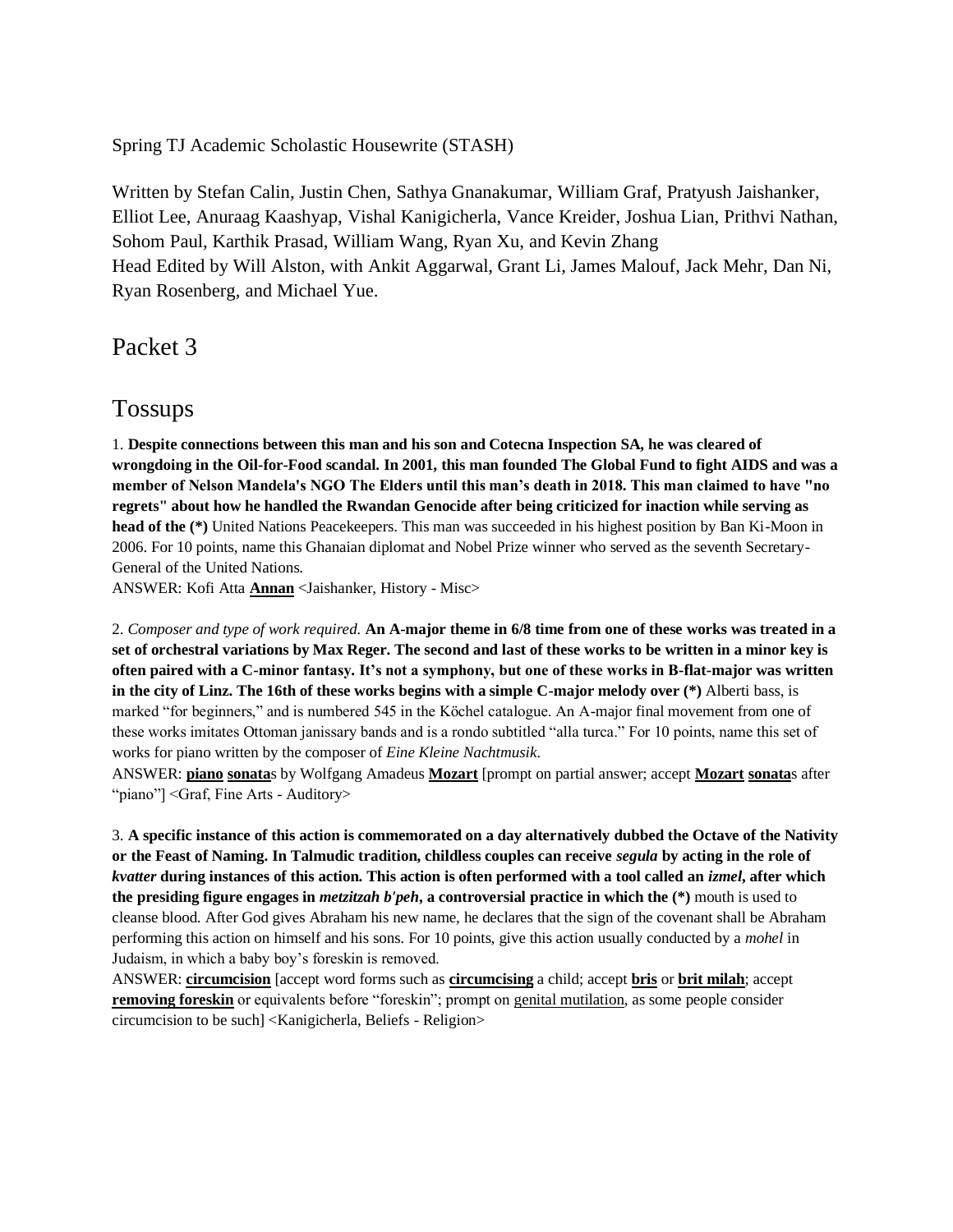4. **In one form of this technique, a sample is placed in a pan sitting on a constantan disc with a chromel wafer underneath. Another form of this technique can use background experiments such as "water into water" and displays its results in a graph where spikes correspond to ligand injection. This technique is often performed alongside TGA and used to measure glass transitions in its (\*)** differential scanning variety. The mnemonic equation "q equals mCAT" is used to calculate the result of this technique. A constant-volume type of this technique is termed "bomb," while a constant-pressure variant used in many introductory labs involves two nested coffee cups and a thermometer. For 10 points, name this technique for measuring the heat produced in a reaction. ANSWER: **calorimetry** [accept differential scanning **calorimetry**; accept isothermal titration **calorimetry**; prompt on titration alone; accept **DSC** or **ITC**] <Calin, Science - Chemistry>

5. **This author wrote about a boy who receives a drum from Big Mom after being frightened by a vision of his grandmother in the short story "A Drug Called Tradition". The narrator of a story by this author dreams of his father listening to Jimi Hendrix at Woodstock while recounting his parents' divorce. In a novel by this author, the protagonist angrily throws his geometry textbook after seeing his mother's (\*)** name in it. After beating his former school in a basketball game, that character breaks down as he recalls the rampant drug and alcohol problems on his reservation. For 10 points, name this Native-American author who wrote about Junior in *The Absolutely True Diary of a Part-Time Indian*.

ANSWER: Sherman **Alexie** <Li, Literature - American>

6. **Nearly 400,000 religious and administrative documents were found in this present-day country in a large storeroom, or** *genizah***, at the Ben Ezra synagogue. The vizier Shawar ordered the burning of a city in this country so that Christians could not take it. The Druze hold that a leader who ruled from this country went into occultation, rather than mysteriously disappearing. Though he was born on the (\*)** Iberian Peninsula, Maimonides wrote most of his best-known work in this country. The so-called "Mad Caliph" al-Hakim ruled from this country as part of a dynasty which was eventually invaded and overthrown by the Ayyubids under Saladin. For 10 points, name this country once ruled by the Fatimid Caliphate and Mamluk dynasty. ANSWER: **Egypt** [or al-**Misr**] <Kaashyap, History - World>

7. **This man created a character who asks if the Apostles were "thoroughly crazy"and disputes the justification for eternal damnation. Besides** *Dialogue Among a Philosopher, a Jew, and a Christian***, this thinker contributed to the "Limbo of Infants" theory. While not Ockham, this pupil of Roscellinus was a strong proponent of nominalism, the idea that universals are mere words. A work by this philosopher asks questions like "Is there any knowledge of things (\*)** unseen?" and answers them contradictorily. This man described his love affair with an Argenteuil nun in his autobiography *Historia Calamitatum* and compiled 158 religious theological questions in his most famous work. For 10 points, what French Scholastic wrote *Sic et Non* and married Heloise?

ANSWER: Peter **Abelard** <Zhang, Philosophy>

8. **In the** *Lay of Atli***, when the title king asks where his sons are during one of these events, Gudrun reveals that she killed them. A quest to obtain an object for one of these events leads two gods to meet a giant's 900 headed mother, then undergo several strength tests, in the** *Lay of Hymir***. The servant Fimafeng is murdered during one of these events which features a** *flyting* **contest, in which Thor threatens four times to (\*)** decapitate another god for insolence. That example of these events takes place in Aegir's dwelling and provides the setting of the *Lokasenna*. In *Beowulf*, one of these events is interrupted when Grendel attacks the great hall of Heorot. For 10 points, name these events where attendees drank mead and ate large meals together.

ANSWER: **feast**s [or **banquet**s, or **parties**; prompt on gatherings or celebrations; do not accept or prompt on "weddings" or "funerals" as none of the events in question are for one of those occurrences] <Kaashyap, Belief - Mythology>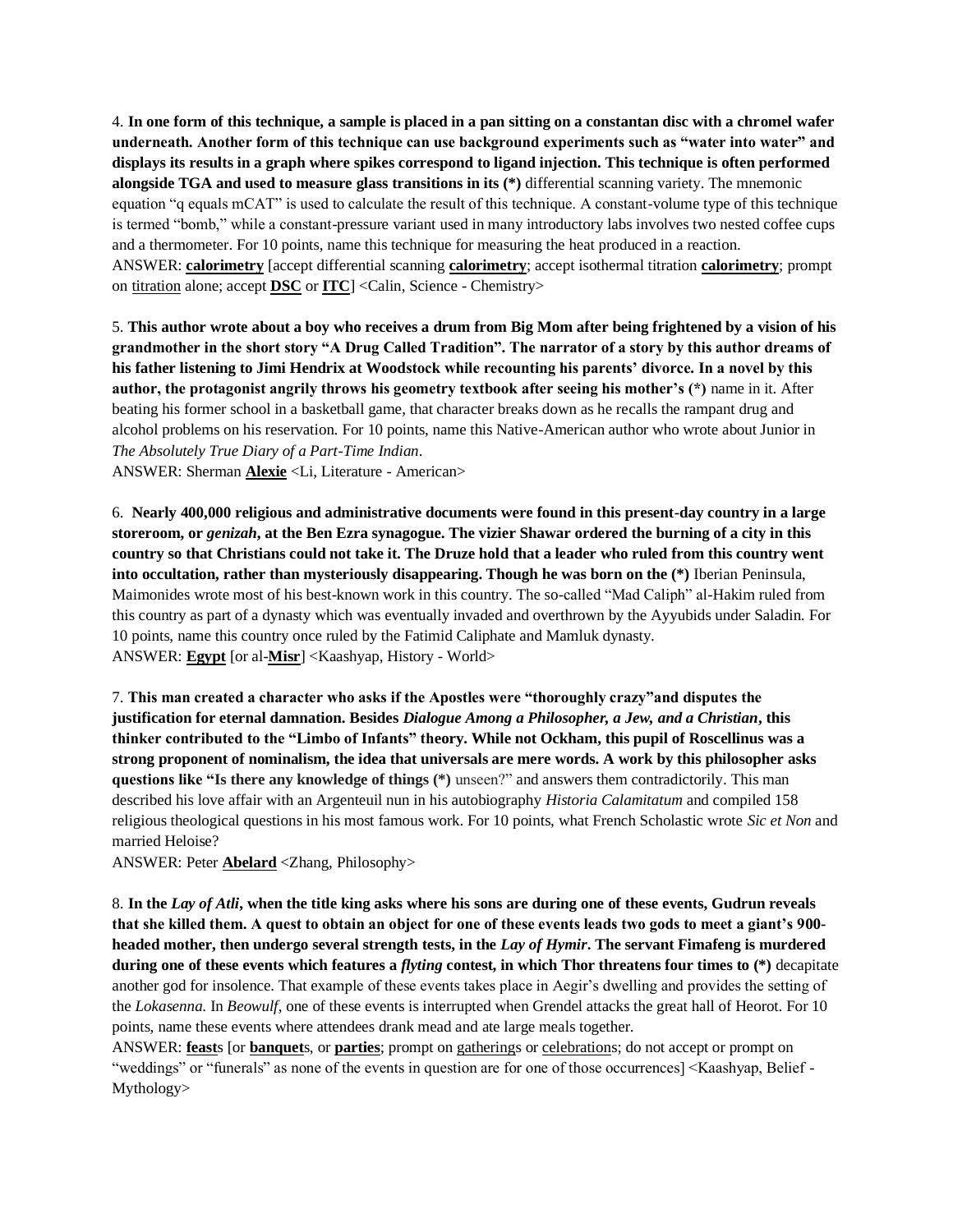9. **Replacement series methods created by de Wit have been criticized for use in explaining this phenomenon due to the density dependence of results. Supply pre-emption can result in the "size-asymmetric" form of this phenomenon which is described by R-star parameters introduced by David Tilman. Joseph Connell coined the term "ghost of [***this phenomenon***] past" and explored one form of this phenomenon (\*)** between barnacles in intertidal zones. Examples of it include large aphids defending feeding sites on leaves by ejecting smaller ones. Two coexisting species may not occupy the same ecological niche as a result of its namesake "exclusion principle." For 10 points, name this phenomenon in which limited resources lead to both species being harmed. ANSWER: **competition** [accept size-asymmetric **competition**; accept interspecific **competition**; accept **competitive exclusion** principle; anti-prompt on interference] <Ni, Science - Biology>

10. **This character's name appears in the title of a poem that describes "three pale figures" who "died as men before their body died". In one work, an adaptation of this character imagines travelling to Africa to see his father Afolabe. In that work, an adaptation of this character owns a canoe inscribed with the words "In God We Troust". In another work, after killing Lycaon and Asteropaeus, this character is nearly** (\*) drowned three times by a river god, Scamander. This character appears as a fisherman in a Derek Walcott poem*.* The beginning of an epic invokes a muse to sing "of the rage of [this character]". For 10 points, name this mythological warrior who kills Hector in the *Iliad*.

ANSWER: **Achilles** [accept **Achille** because that's the name of the character in *Omeros*, accept "The **Shield of Achilles***"*] <Chen, Literature - World>

11. **A series by this artist was defaced with cartoon animal heads by Jake and Dinos Chapman in their exhibit "Everyday Life". This artist depicted a shaft of light shining on a naked man in a tricorn and a gloomy yard filled with lunatics in his paintings of asylum inmates. This man's** *The Milkmaid of Bordeaux* **likely depicts his lover Leocadia Weiss, while the Duchess of Alba may have modelled for (\*)** clothed and nude versions of a woman lounging on a couch. A painting by this artist is lit entirely by a single lantern on the ground and depicts a man in a white shirt raising his hands before a firing squad. For 10 points, name this Spanish artist of the *Black Paintings* and *Third of May, 1808*.

ANSWER: Francisco **Goya** <Kanigicherla, Fine Arts - Visual>

12. **A speech given by this politician compares a certain policy to "loathsome folds" of the "terrestrial serpent" encircling the globe. Along with Carl Shurz, this politician led opposition to Ulysses Grant's attempted annexation of Santo Domingo. This politician chaired the Select Committee on Slavery and Freedom that created the Freedmen's Bureau. A speech given by this politician praised the "repulse of the Missouri invaders by the beleaguered town of (\*)** Lawrence". This politician gave a speech that denounced Andrew Pickens Butler for taking as a mistress "the harlot slavery", "The Crime Against Kansas", after which he was attacked by Butler's cousin, Preston Brooks. For 10 points, name this Massachusetts senator who was caned on the Senate floor.

ANSWER: Charles **Sumner** <Lee, History - American>

13. **This country's Tulcea ("tool-CHAY-ah") County contains a river delta that surrounds the Razim lagoon complex.** *Borat* **was filmed north of Targoviste in this country, one of two cities that acted as this country's capital in the 15th and 16th centuries. Saxon fortified churches can be found in this country's Sibiu county, which is crossed by the Olt river. The largest hydroelectric dam in this country is made of two stations called the (\*)** Iron Gates. Cities in this country include Constanța on the Black Sea coastline and Timișoara ("tee-mee-SHWA-rah") near its border with Serbia. Wallachia ("vuh-LAKH-ee-uh") and Moldavia are regions of, for 10 points, what Balkan country that contains the delta of the Danube river and has its capital at Bucharest? ANSWER: **Romania** <Lian, Modern World - Geo>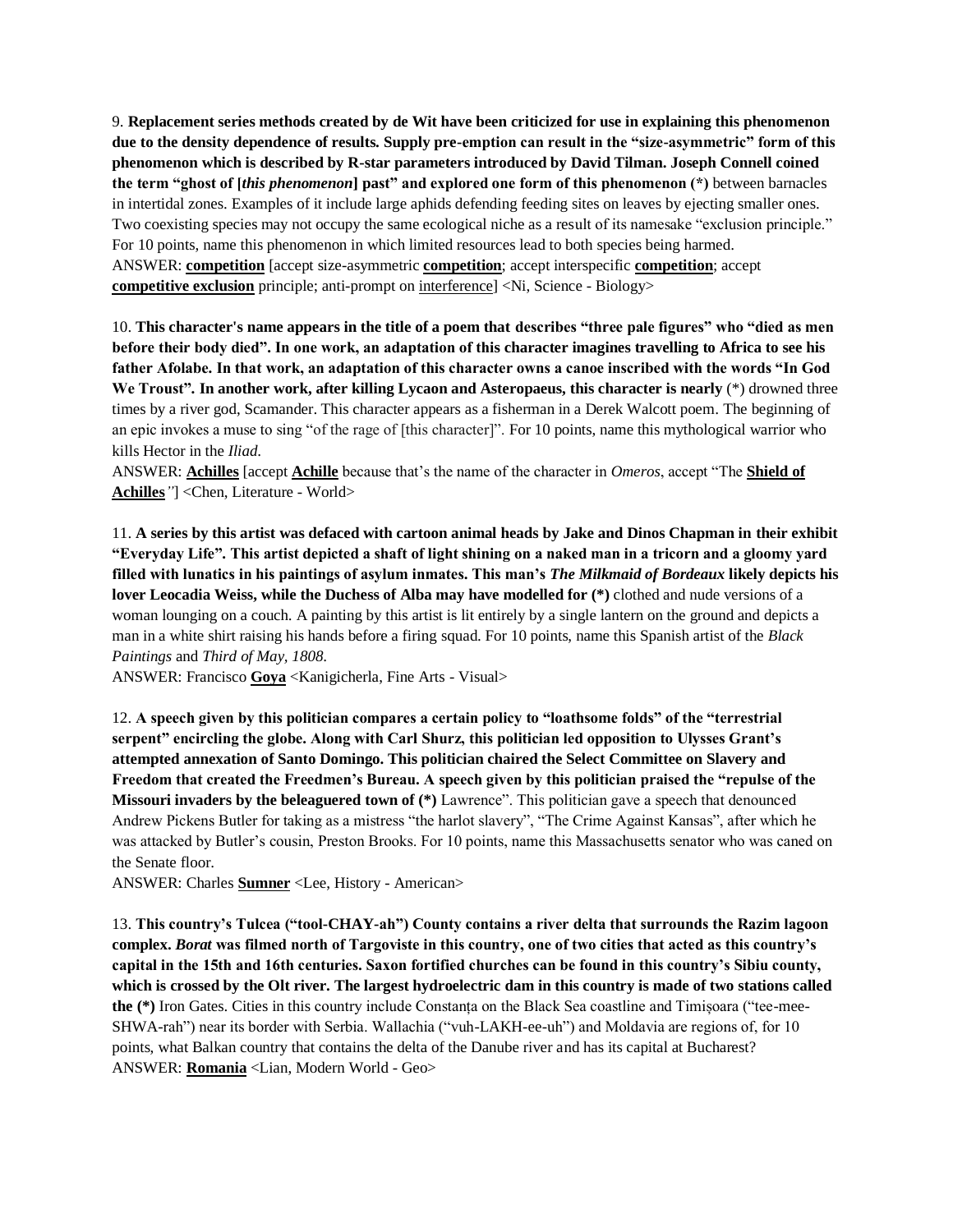14. **This phenomenon is minimized at the optimal fineness ratio which gives "perfect shapes" like the von Kármán ogive. Common military engineering techniques used to reduce the impact of this phenomenon include the Whitcomb area rule and the use of Sears-Haack profiles. The magnitude of this phenomenon is roughly constant for small values of the angle of attack, to which it is proportional. At (\*)** subsonic speeds, the primary form of this force is due to skin friction, in which case it is termed "parasitic." A ratio between this quantity and lift is commonly calculated. Nose cone design and streamlined body profiles generally seek to minimize, for 10 points, what aerodynamic force which acts opposite to the direction of motion?

ANSWER: aerodynamic **drag** [accept **parasitic drag**; accept **air resistance**; accept **wave drag**; accept **skin friction drag**; prompt on friction] <Calin, Science - Physics>

15. **A character in this play analogizes the body to a garden and wills to gardeners after another character threatens to drown himself. After drunkenly beating a man, a character in this play laments that he has "lost the immortal part of myself" in a speech about reputation. A father in this play is enraged after hearing an analogy of an "old (\*)** black ram tupping [his] white ewe" and is warned that he is making the "beast with two backs". A misplaced handkerchief found by the prostitute Bianca causes the title character of this play to smother his wife with a pillow. For 10 points, name this Shakespeare tragedy in which Iago tricks the title "Moor of Venice" into killing his wife Desdemona.

ANSWER: *Othello* [or or The *Tragedy of Othello*, the Moor of Venice] <Chen, Literature - British>

16. **The use of optimization algorithms in this technique such as TreeMaker to pack circles and rivers in order to form a uniaxial structure was developed by Robert Lang. Parallelograms are often used in the "modular" form of this technique. A book by Eleanor Kerr follows the story of a young bomb victim who created 1,000 objects using this technique and connected them with strings, which supposedly grants a (\*)**  wish from the gods. Common bases created using this technique include fish, blintz, and kite. The first treatise on this technique was named for the *Senbazuru*, a motif which was created by Sadako Sasaki before her death. "Mountain" and "valley" folding techniques are used in, for 10 points, what Japanese art form used to make paper cranes?

ANSWER: **origami** [accept modular **origami**; prompt on folding or paper folding] <Calin, Modern World - Misc. Academic>

17. **For two years, this politician conducted most of his affairs out of a train which published the propaganda newspaper** *En Route***. This politician denounced "bureaucratism" in his book** *The New Course* **and examined the failings of his colleagues in** *Lessons of October***. This** *de facto* **head of the Left Opposition faction and proponent of "permanent revolution" argued that the (\*)** New Economic Policy had severely damaged socialist goals. This chief negotiator at Brest-Litovsk organized the mobilization of the Red Army after the revolt of the Czechoslovak Legion in the Russian Civil War. He was killed by Ramon Mercador, who was wielding an ice axe, while in exile in Mexico City. For 10 points, name this early rival of Josef Stalin. ANSWER: Leon **Trotsky** [or Lev Davidovich **Bronstein**] <Kaashyap, History - European>

18. **The ballerina who premiered this character asked Leon Minkus to write a new** *pas de deux* **featuring her to replace the Act III** *pas de six* **she first appears in. In 1960, George Balanchine choreographed the original composer's replacement for that** *pas de deux***, which precedes a scene in which this character laughs as a man turns into a demon. In a 1895 revival by Drigo, Ivanov, and Petipa, Pierina Legnani performed 32 consecutive (\*)** *fouettés* as this character. This daughter of Rothbart disguises herself as another character to trick Prince Siegfried into marrying her. For 10 points, name this character whose often dark costume contrasts with that of Odette in a Tchaikovsky ballet titled for a certain bird.

ANSWER: **Odile** [or the **Black Swan**; prompt on Von Rothbart's daughter before mention] <Yue, Fine Arts - Other>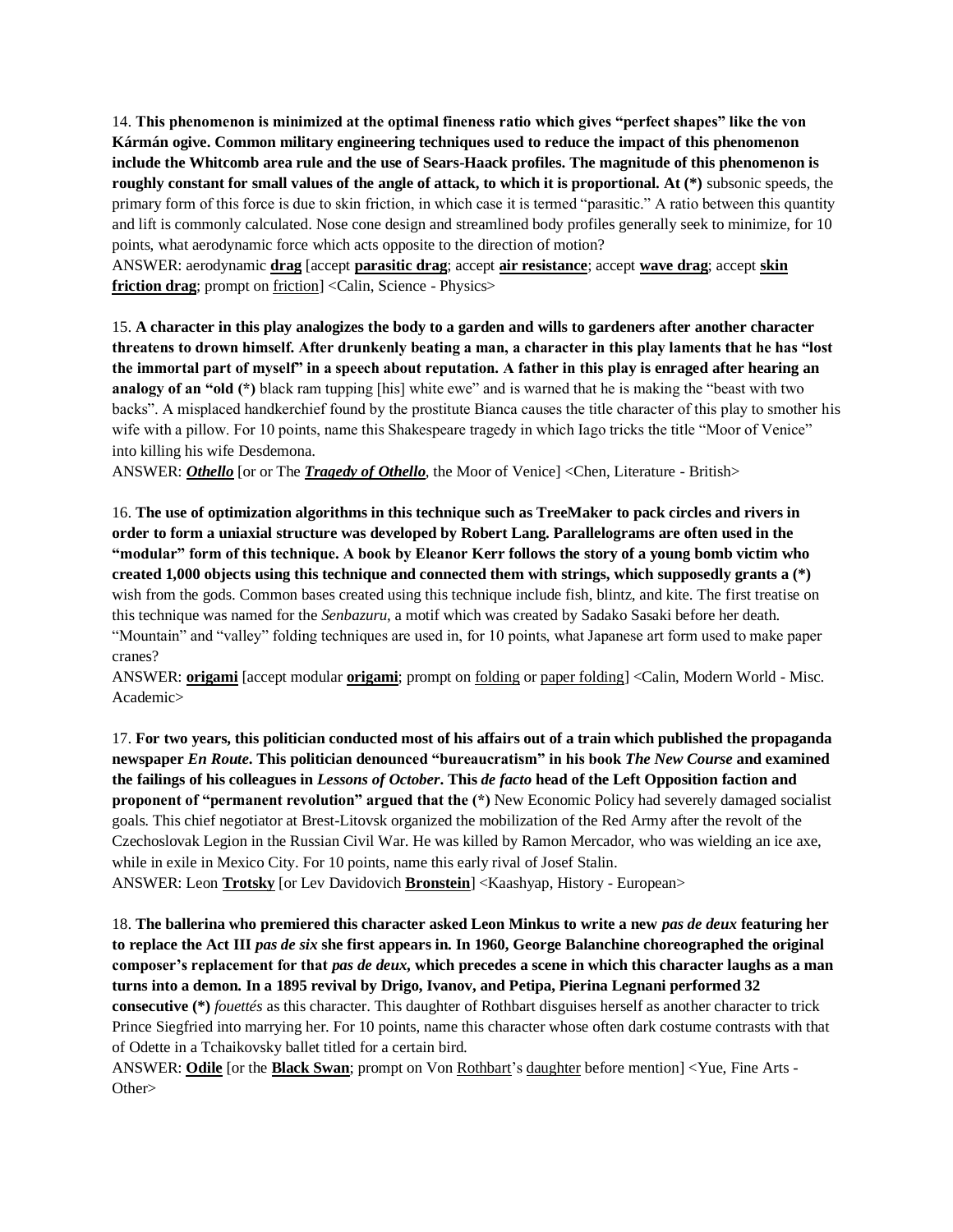19. **Powder bed fusion methods for this technique can make use of laser sintering. One form of this technique works like stereolithography by subjecting a vat to UV light. Recyclebot is a device that converts waste material into the input for this technique which is used in the RepRap project. Fused deposition modeling is the most commonly used process in this technique which uses thermoplastics like acrylonitrile butadiene styrene as (\*)** filament materials for extrusion. Thingiverse is an online repository for files used in this technique which are the input for MakerBot machines. The STL file format is used in CAD models for rapid prototyping using this technique. For 10 points, name this technique used to create three dimensional objects layer by layer. ANSWER: **3-D printing** [or **three-dimensional printing** or metal **additive manufacturing**; prompt on printing; prompt on photopolymerization; prompt on rapid prototyping before mention] <Calin, Science - Applied/Eng>

20. **At the end of this poem, a group of workmen discover a "cold corpse" in a battered hut where "not a blade of grass has grown". After finding a lone willow tree where his lover's house once stood, a character in this poem becomes delirious and roams the streets for a year. This poem's protagonist climbs onto the back of a marble lion to escape rising water levels after the (\*)** Neva river begins "tossing like a sick man" and floods, killing his beloved Parasha. After cursing this poem's title figure, Yevgeny begins to run as he hears the sound of "hooves behind him pounding. For 10 points, name this Alexander Pushkin poem about an equestrian statue that comes to life.

ANSWER: "The **Bronze Horseman**" [or "The **Copper Horseman**"; or "**Mednyi Vsadnik**"] <Zhang, Literature - European>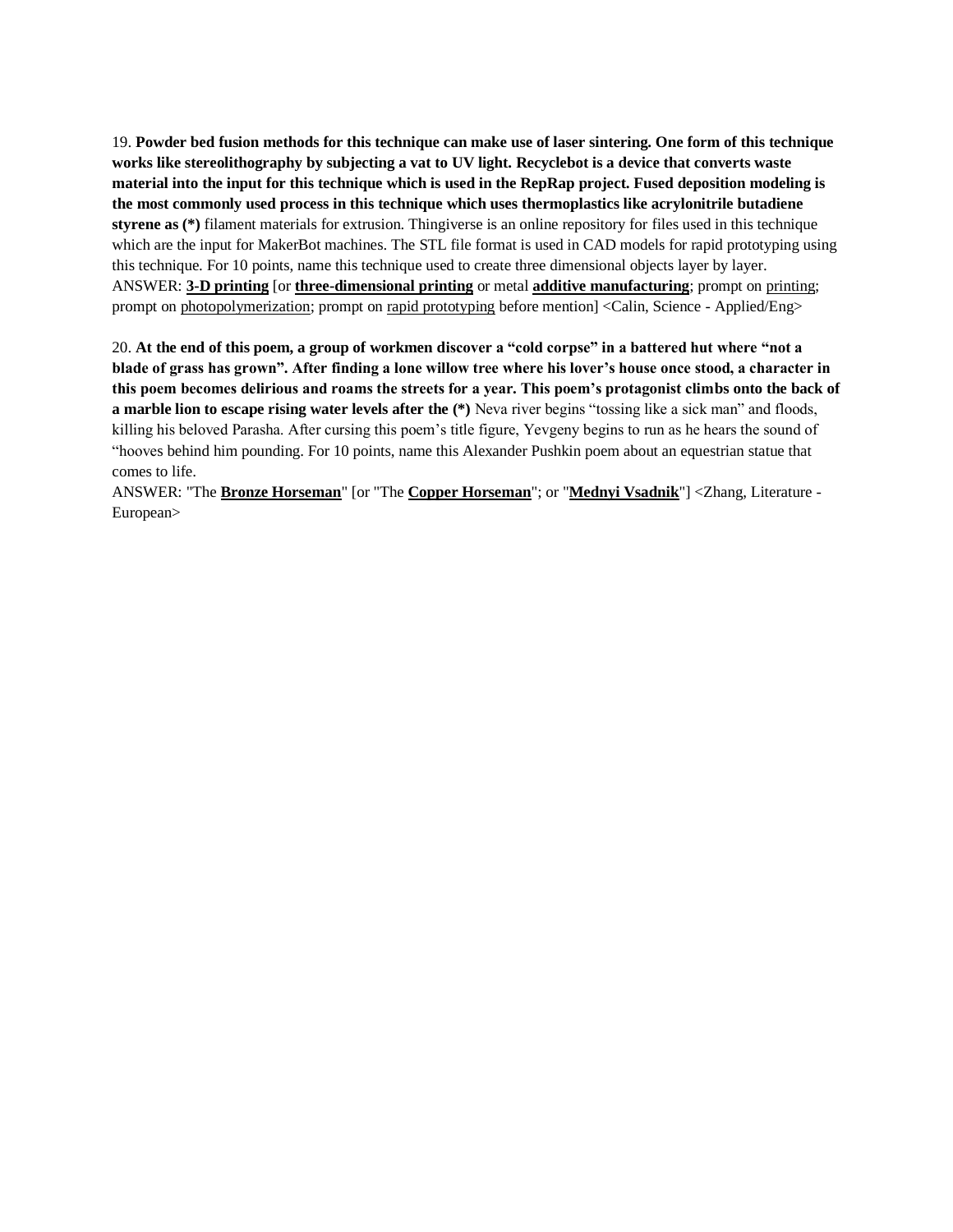# Bonuses

1. The annealing temperature in PCR depends on the percent content of these two nucleobases, because the melting point of DNA increases with it. For 10 points each:

[10] Name these two bases that are joined by three hydrogen bonds in DNA, unlike adenine and thymine. ANSWER: **guanine** and **cytosine** [accept **G** and **C** or **GC** content]

[10] Betaine and DMSO can be added to these mixtures to improve the amplification of GC rich DNA templates. These mixtures used in RT-PCR usually contain dNTPs, magnesium chloride, Taq polymerase and a buffer. ANSWER: **master mix**

[10] The addition of DMSO can also prevent the formation of dimers of these molecules which is also avoided in "hot-start" protocols. These molecules are complementary sequences to the target DNA region being amplified. ANSWER: **primer**s [accept **primer** dimers] <Calin, Science - Biology>

2. One of these, the *Imago Mundi, dated* back to 6th century BC Babylonia, was first translated in 1889 and currently resides in the British Museum. For 10 points each:

[10] Name these objects, medieval European versions of which were known as the "T and O" variety that might depict seas or continents. John J. Pershing notably created one of these which became a useful blueprint for the Interstate Highway System.

#### ANSWER: **maps**

[10] Of course, there are different types of maps! This cylindrical map projection was named after a Flemish cartographer and was mistakenly labeled by Joseph Needham as being discovered by the Song dynasty of China hundreds of years before he did.

#### ANSWER: **Mercator** projection

[10] This two word phrase was taken from the personal motto of Charles V and was adopted as the national motto of Spain following Columbus's discovery of the New World. It was a modification to a phrase inscribed on the Pillars of Hercules that warned against travelers going beyond the known map of classical antiquity.

ANSWER: "plus ultra" [or "**Further beyond**"; do not accept or prompt on "non plus ultra" or "Nothing further beyond"] <Wang/Lee, History - Misc>

3. One character emerges from these objects before asking for a sugar plum. For 10 points each:

[10] Name these objects. In a play whose set is shaped like a skull, a legless elderly couple lives inside two of these objects that are "covered with an old sheet".

#### ANSWER: **trash cans** [accept **ash bins** or equivalents]

[10] Two ashbins appear in the stage directions of *Endgame,* a play by this Irish absurdist author of *Waiting for Godot.*

#### ANSWER: Samuel **Beckett**

[10] In *Waiting for Godot,* this character rambles about the "Acacacacademy of Anthropometry" in a famous monologue after another character commands him to "think".

ANSWER: **Lucky** <Chen, Literature - British>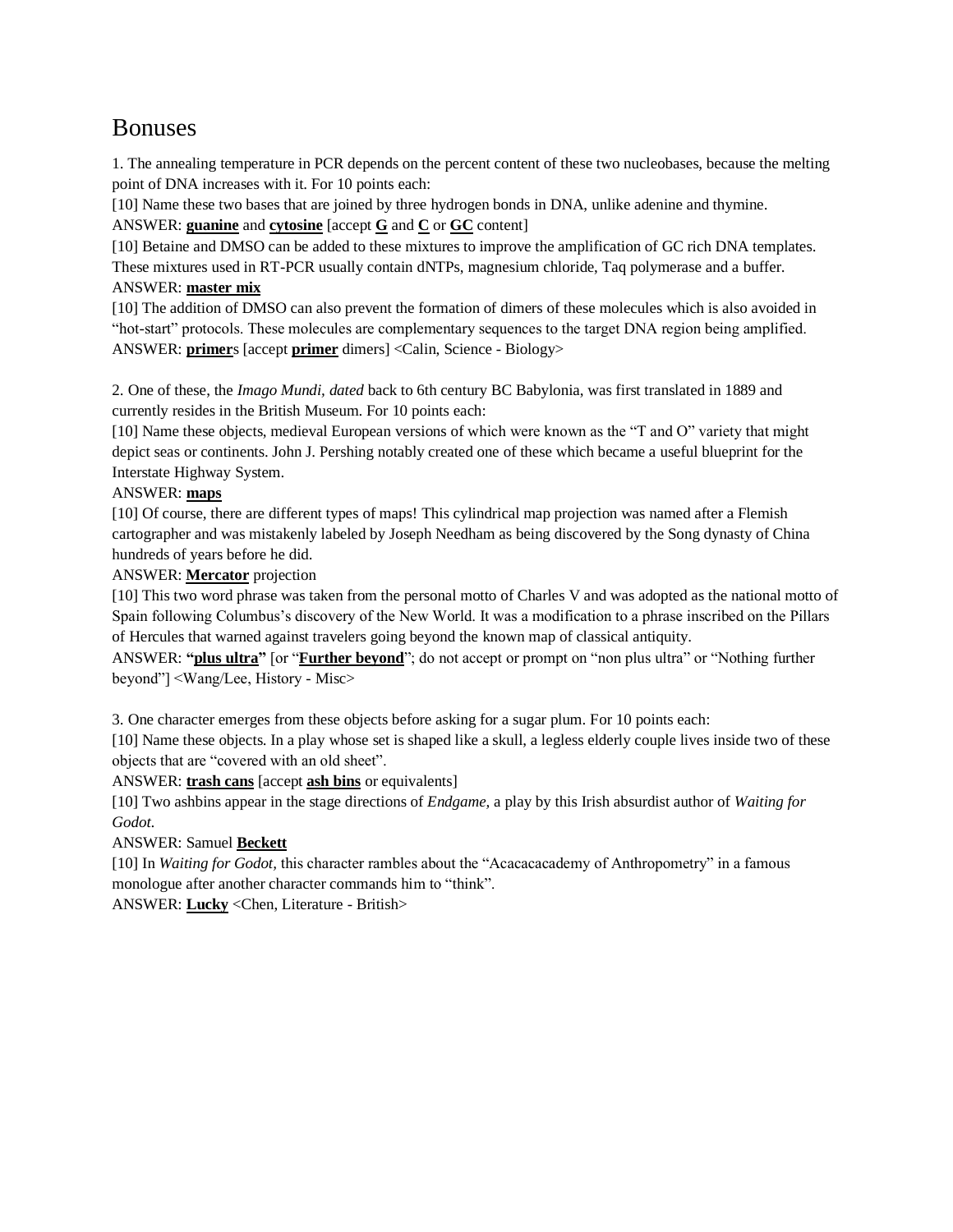4. Answer some questions about the Hong Kong headquarters of HSBC, for 10 points each:

[10] The building was designed by this man, a British architect best known for his restoration of the Reichstag and his work on "the Gherkin."

### ANSWER: Norman **Foster**

[10] At the top of the HSBC Hong Kong, two cranes made to look like these implements were installed to aim at the nearby Bank of China building to combat its bad *feng shui*.

#### ANSWER: **cannon**s

[10] Two statues of these animals sit outside of the building, and are actually replicas of a pair outside of the HSBC Shanghai. Two statues of these royal cats outside of the New York Public Library are named Patience and Fortitude. ANSWER: **lion**s <Lian, Fine Arts - Other>

5. Answer some things about pre-Socratic philosophers and their beliefs. For 10 points each:

[10] This student of Leucippus believed that atoms made up the universe. This "laughing philosopher" stated that only atoms and void existed in the universe.

#### ANSWER: **Democritus**

[10] This rival of Parmenides gained the epithet "The Obscure" because of the difficulty of understanding his sayings. This philosopher from Ephesus believed in the idea that "Everything is in flux".

#### ANSWER: **Heraclitus**

[10] The philosopher legendarily threw himself into Mount Etna according to Diogenes Laërtius. This philosopher who wrote *On Nature* and *Purifications* proposed the idea of the four elements. ANSWER: **Empedocles** <Chen, Thought - Philosophy>

6. This symphonic movement was meant to be performed with the popular *Rugby* and the significantly less popular *Symphonic Movement No. 3*, which the composer quipped "paid dearly for its barren title." For 10 points each: [10] Name this short symphonic poem by Arthur Honegger that uses *pizzicato* strings to depict a frenzied steam locomotive. It was supposedly written as an exercise to build momentum in spite of a progressively slowing tempo. ANSWER: *Pacific 231*

[10] This minimalist composer's piece *Different Trains*, for string quartet and cassette, was inspired by the trips he made between New York and Los Angeles to visit his parents during World War II. He also wrote *Clapping Music*. ANSWER: Steve **Reich**

[10] Heitor Villa-Lobos, a composer from this country, included the toccata "Little Train of the Caipira" in his second orchestral suite partly titled for it. This South American country is home to the *samba* and *bossa nova* music. ANSWER: **Brazil** <Prasad, Fine Arts - Auditory>

7. Blue goo is a form of soil derived from mélanges of this rock found in the Franciscan Complex. For 10 points each:

[10] Name this rock which can be formed from the metamorphism and oxidation of peridotite. Ophiolites are named for the presence of this rock in them and its namesake mineral group contains chrysotile or white asbestos.

#### ANSWER: **serpentinite** [accept **serpentine** soil; accept **serpentinization**]

[10] Serpentinite is usually this color and can be found in large "belts" of rock of this color within Archaean and Proterozoic cratons. Serpentine mélanges also contain schists of this color.

ANSWER: **green** [accept **green**schist or **green**stone belts]

[10] The Franciscan Complex was named by geologist Andrew Lawson and stretches along the coastline of this state. This tectonically active state is home to the San Andreas Fault.

ANSWER: **California** <Calin, Science - Earth>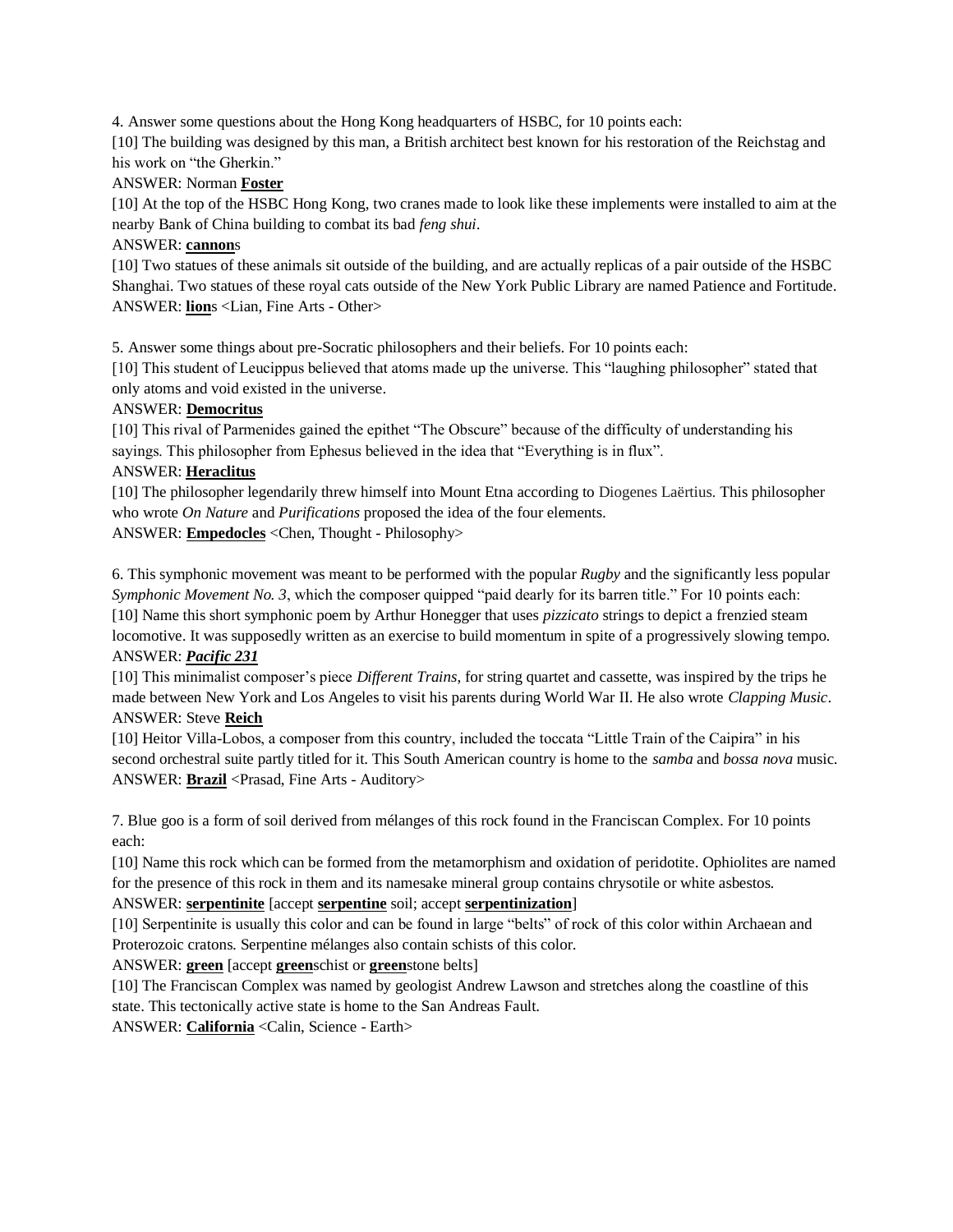8. This region was traditionally led by the Thain. For 10 points each:

[10] Name this fertile region in Eriador. It was invaded by wolves during the Fell Winter after the Brandywine river froze. It was shielded from outside enemies by the Rangers of the North, and was home to The Green Dragon Inn. ANSWER: the **Shire**

[10] The central town of the Shire was named after these beings, the primary inhabitants of the Shire. That town was the home of Bilbo Baggins, one of these beings.

#### ANSWER: **hobbits**

[10] A member of this other family served as Thain of the Shire after the departure of the Oldbucks. One member of this family invented golf after decapitating the goblin king Golfimbul, while another was Bilbo Baggins's mother. ANSWER: **Took** <Kaashyap, Modern World - Misc. Academic>

9. In this story, Josie sings the somber song *This Life is Weary* while playing the piano. For 10 points each: [10] Name this short story in which Laura Sheridan learns that her neighbor Mr. Scott has died while preparing for the title event.

ANSWER: "The **Garden Party"**

[10] "The Garden Party" was written by Katherine Mansfield, who was born in this country. Keri Hulme's novel *The Bone People* explores this country's Maori culture.

#### ANSWER: **New Zealand**

[10] In *The Garden Party*, Mr. Scott's death is announced by Godber's man, who is delivering these food items for the party. Laura fills a basket with sandwiches, cakes, and these foods to give to Mr. Scott's widow at the end of the story.

ANSWER: cream **puffs** [prompt on pastries] <Chen, Literature - World>

10. A viral TikTok about the persecution of these people, disguised as a makeup tutorial, was suspended from the platform after an alleged Chinese intervention. For 10 points each:

[10] Name this minority Turkic ethnic group. As of November 2019, it is estimated that over 1 million people of this ethnicity are being detained in Chinese re-education camps.

#### ANSWER: **Uighur**s

[10] The Uighurs are currently being detained in this province of China, which also claims part of the disputed Aksai Chin region with India.

ANSWER: **Xinjiang** ("sheen-j'yang") Uygur Autonomous Region [accept **Chinese Turkestan** or **East Turkestan**, do not accept or prompt on "Turkestan" alone]

[10] Under the recent Uyghur Human Rights Policy Act, President Trump imposed sanctions on Chen Quanguo, the CCP Secretary in Xinjiang, using this other law. This 2012 law, which allows the US to freeze the assets of anyone accused of human rights abuses, is named after a tax accountant who died in a Moscow prison. ANSWER: **Magnitsky** Act <Jaishanker, Modern World - CE>

11. The European Free Trade Association member states are a de facto part of this entity. For 10 points each: [10] Name this collection of European nations that do not have any form of border control at their mutual borders. It is named after a 1985 agreement signed in Luxembourg.

#### ANSWER: **Schengen** Area [accept **Schengen Agreement**]

[10] Most members of the Schengen Area are also part of this organization, which was established in the Treaty of Maastricht. Its primary legislative branch is the European Parliament, and it is headquartered in Brussels.

#### ANSWER: **European Union** [accept **EU**]

[10] Along with its neighbor to the north, this country was obligated to join the Schengen Area when it joined the EU in 2007. Concerns about government corruption led to this country's admission being delayed until 2018, and it has not yet been implemented.

ANSWER: Republic of **Bulgaria** <Kaashyap, History - European>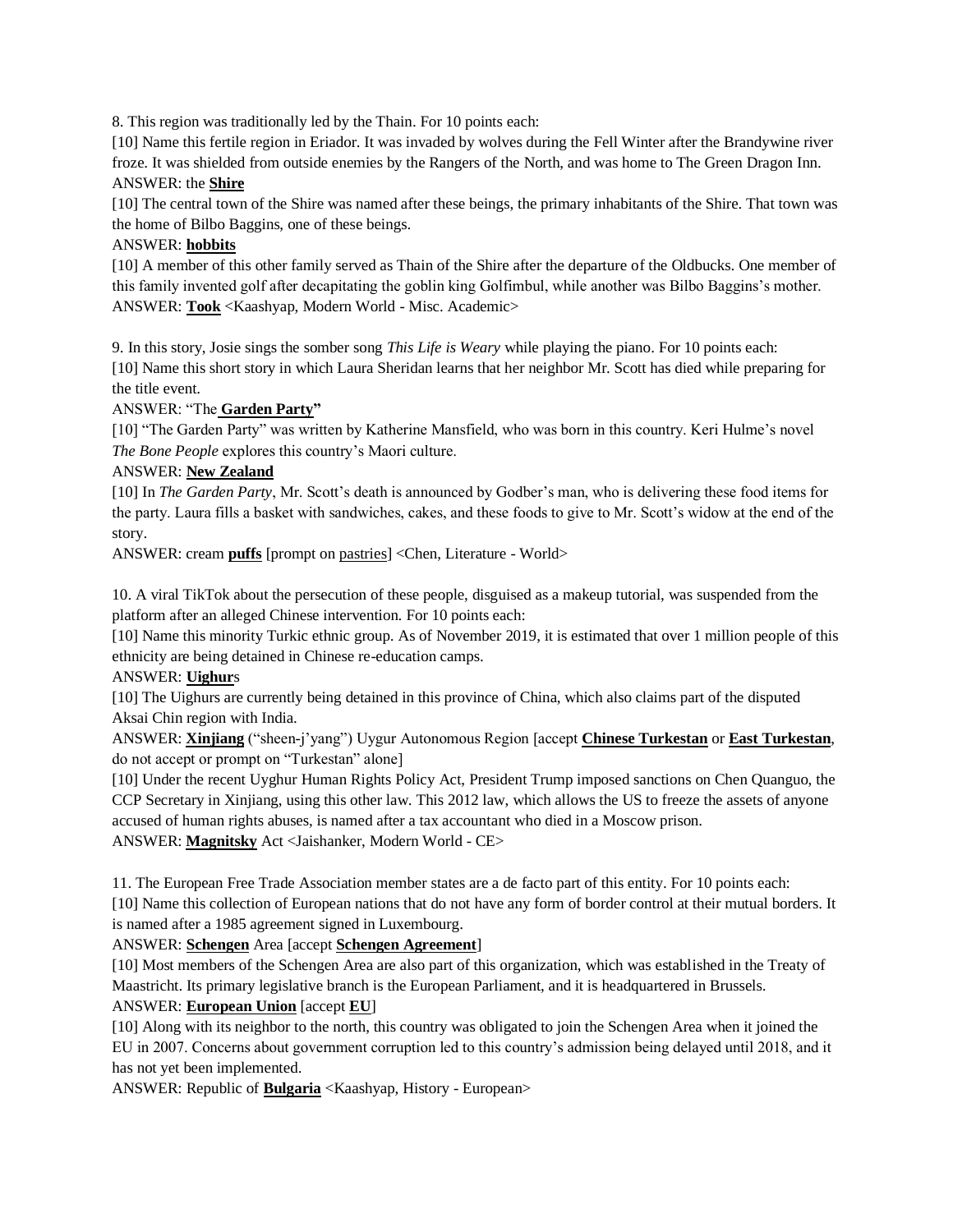12. The ancestor of all these beings is Ymir, a primordial creature who was sacrificed by Odin, Vili, and Ve to create the cosmos. For 10 points each:

[10] Name this race of beings from Norse mythology who appear as antagonists of Thor in many tales. Fiery examples of these beings live in the realm of Muspelheim.

#### ANSWER: **giant**s [or **jötunn**, or **jötnar**]

[10] This giant disguised himself as Skrymir and played tricks on the gods who entered his castle, such as making Thor lift a cat who turned out to be the Midgard Serpent. His name is similar to that of another Norse deity.

ANSWER: **Utgard-Loki** [or **Útgarða-Loki**; do not accept or prompt on just "Loki"]

[10] In another story, Thor's hammer Mjölnir is stolen by this giant, who seeks to use it to bargain for Freya to be his wife. Thor asks to use Mjölnir to bless this giant's wedding, but instead uses it to kill all giants in attendance. ANSWER: **Thrym**r <Kaashyap, Belief - Mythology>

13. Answer some questions about the rare pigments on display in the Forbes Pigment Collection at Harvard. For 10 points each:

[10] The collection houses a pigment of this color that can be extracted from sea snails. The Tyrian shade of this "royal" color was used to dye togas by the ancient Romans.

#### ANSWER: **purple**

[10] Another vial on display is a brown pigment made by grinding up these objects. Many of these objects uncovered in the city of Fayum were accompanied by encaustic portraits.

#### ANSWER: **mummies**

[10] Another pigment called Indian yellow is made from the dried urine of cows fed with the leaves of this fruit. Paul Gauguin painted several portraits of Tahitian women holding this fruit, one of which is being plucked by the central figure of *Where Do We Come From? What Are We? Where Are We Going?*. ANSWER: **mango**es <Li, Fine Arts - Visual>

14. In this novel, Captain Littlepage visits the narrator, who rents a schoolhouse along the coast to focus on her writing. For 10 points each:

[10] Name this novel set in Dunnet Landing. The narrator of this novel stays with the widow Ms. Almira Todd, where she hears stories about characters such as Abby Martin and Mrs. Blackett.

ANSWER: The *Country of the Pointed Firs*

[10] The author of *The Country of Pointed Firs,* Sarah Orne Jewett, was from Maine, as was this poet, who wrote about a man "clean favored, and imperially slim" in "Richard Cory"

#### ANSWER: Edward Arlington **Robinson**

[10] This author described his visit to the "enormous, pungent, and extremely well marketed Maine Lobster Festival" in his essay collection *Consider the Lobster*. A novel by this author is centered on the members of the Incandenza family.

ANSWER: David Foster **Wallace** <Chen, Literature - American>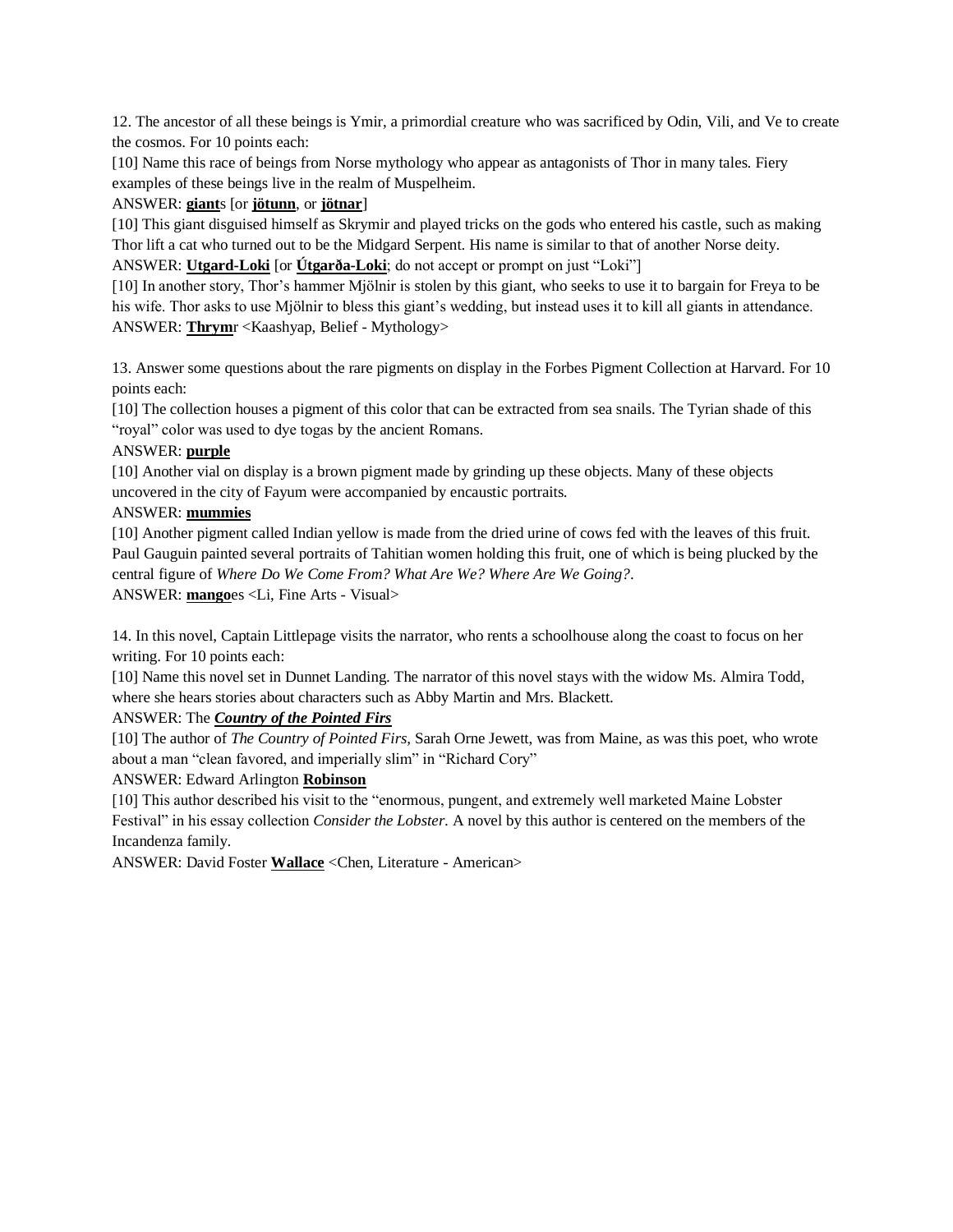15. Bovine serum albumin or bovine gamma globulin can be used to create a standard curve in this technique. For 10 points each:

[10] Name this assay that determines the concentration of protein in solution based on absorbance shift of Coomassie Brilliant Blue G-250.

ANSWER: **Bradford** protein assay

[10] The Bradford assay can detect amino acids *without* this property and improves on methods that measure a 280 nm absorbance. Amino acids *with* this property include tyrosine, phenylalanine, and tryptophan.

#### ANSWER: **aromatic**

[10] Using microscale spectrophotometry in the Bradford assay can eliminate the need for a cuvette to solve for the extinction coefficient in this law. This law relates the absorbance of a substance to its concentration.

ANSWER: **Beer**'s law [or **Beer–Lambert** law, or **Lambert–Beer** law, or **Beer–Lambert–Bouguer** law] <Calin, Science - Chemistry>

16. This man borrowed a phrase from Ricardo Flores Magón in ending a manifesto with a call for "land and freedom!" For 10 points each:

[10] Name this revolutionary who called for extensive land reforms in the Plan of Ayala.

ANSWER: Emiliano **Zapata** Salazar

[10] Zapata helped overthrow the government of this leader, which he defeated at the Battle of Cuautla. Francisco Madero was elected in 1911 after this leader resigned and went into exile in Spain

ANSWER: Porfirio **Díaz** [or José De La Cruz Porfirio **Díaz** Mori]

[10] Zapata allied with this man in the Convention of Aguascalientes. John J. Pershing unsuccessfully attempted to capture this bandit in the Punitive Expedition after he led a raid on Columbus, New Mexico.

ANSWER: Pancho **Villa** [or Francisco **Villa**] <Kaashyap, History - World>

17. A poem by this author asks the title "wisest and fairest of the Angels" to "take pity on my long misery!" For 10 points each:

[10] Name this author. This author describes a "prince of cloud and sky" whose "giant wings prevent him from walking" in a 1857 collection.

ANSWER: Charles **Baudelaire**

[10] Poems such as "The Albatross" and "The Litanies of Satan" were collected in this Symbolist collection by Charles Baudelaire. This collection includes sections such as "Spleen and Ideal" and "Revolt".

ANSWER: *The Flowers of Evil* [or *Les Fleurs du Mal*]

[10] Charles Baudelaire dedicated his poem "The Swan" to this author. This author describes visiting the grave of his daughter Leopoldine in a poem that begins "Tomorrow, at dawn".

ANSWER: Victor **Hugo** <Chen, Literature - European>

18. For 10 points each, answer the following about eating dead human flesh in religion on the Indian subcontinent: [10] India contains most "towers of silence," where dead members of this religion are exposed to be eaten by vultures. Members of this religion in India are called Parsees, referring to the fact that they came from Persia. ANSWER: **Zoroastrian**ism [or **Zoroastrian** religion; or **Mazdaism**]

[10] The popular yogi Sadhguru had to censor several images of this goddess in his posts about her on Facebook, as they portray rituals of orgiastic cannibalism. This dark-skinned goddess personifies the wrath of Durga.

ANSWER: **Kāli** [or **Kālikā**, or **Shyāmā**; prompt on Shakti or Devi]

[10] This city on the Ganges is the center of the Kali-worshipping Aghori sect, known for its practice of eating the flesh of corpses. This city was supposedly founded by Shiva, who is honored at its Kashi Vishwanath temple.

ANSWER: **Varanasi** [or **Benares**, or **Banaras**, or **Kashi**]

<Kanigicherla, Belief - Religion>